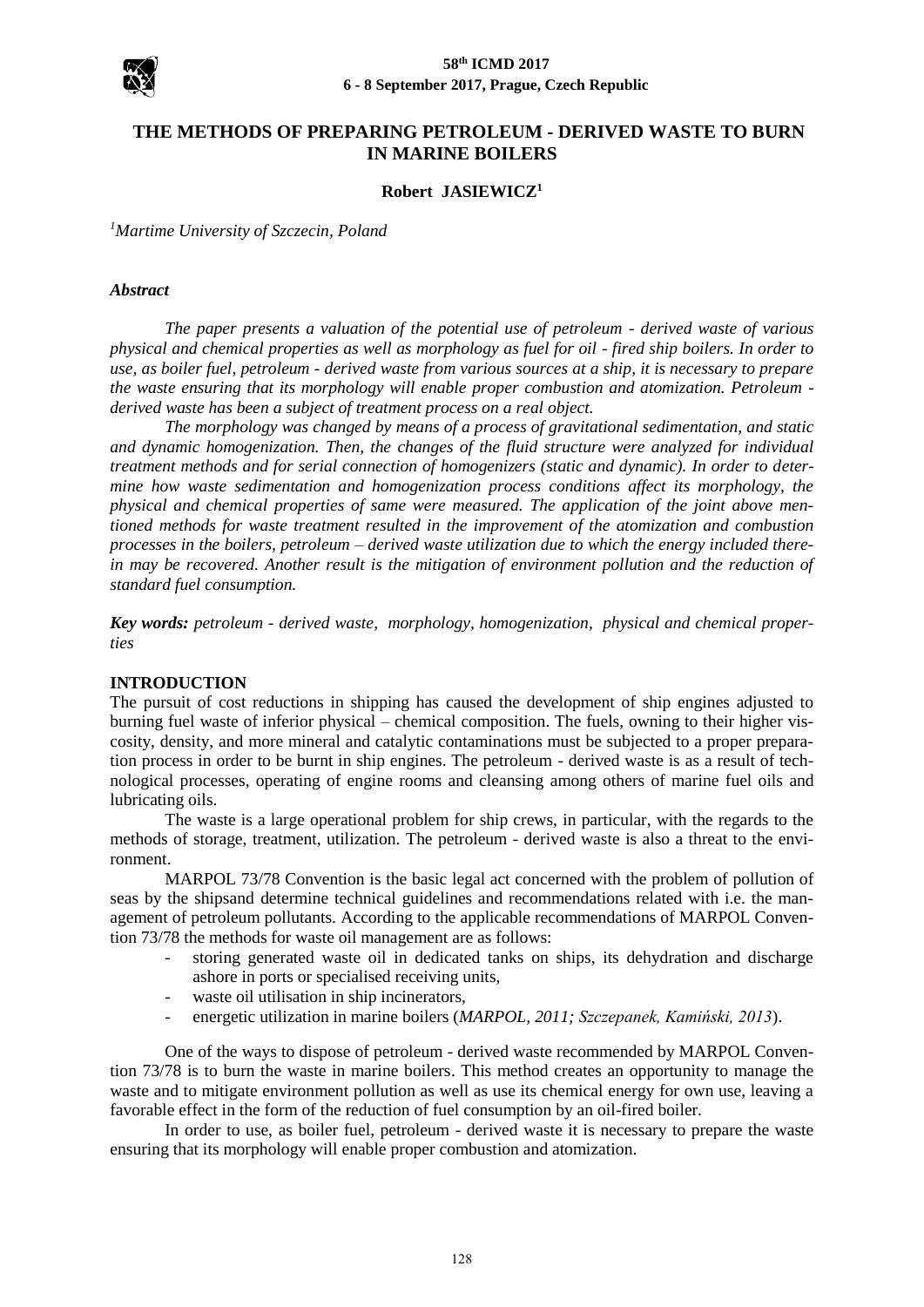

The petroleum - derived waste morphology shall be defined as a structure consisting of a continuous phase, solid particles in the form of asphaltene and resin conglomerates and water. The petroleum derived waste contains a lot of water and asphaltenes and resinous agglomerates dimensions, therefore the burning velocity of the petroleum - derived waste is slower and changeable in proportion to fluid flammable particles (*Jasiewicz, 2013; Rajewski, Balcerski, 1996*). The burning process of petroleum derived waste can be improved by homogenization and size reduction of asphaltene- resinous particles with water, which result in smaller particles of  $5 - 30$  µm and their uniform diffusion throughout the fuel volume . Such a preparation of oil waste creates emulsion boosts burning process thanks to greater evaporation and better mixing with air (*Behrendt, Jasiewicz, 2015; Rajewski, Balcerski, 1996*).

# **MATERIALS AND METHODS**

In order to determine how waste sedimentation and homogenization process conditions affect its morphology, the physical and chemical properties of same were measured. Carried out also a dimensional analysis of the distribution of both the asphaltene and resin particles. For that purpose an analysis of the particle size distribution of insoluble particles in n-heptane has been made by means of laser diffraction using Mastersizer 2000 ( Malvern Instruments) analyser. by laser diffraction method and water droplets diameter by microscopic image analysis. All the research was carried out in the Fuel Research, Hydraulic Fluids and Environmental Protection Centre of the Maritime University of Szczecin.

## **RESULTS AND DISCUSSION**

The petroleum - derived waste can be described as a compound structure of 3 elements: fuel, water and proper waste. Depending on the source, oil waste is a mixture of various fuels and oils of different physical-chemical properties, high water intensity and a great amount of impurities. Dispersed phase is composed of poliparticle hydrocarbons of a high ratio C:H, huge agglomerates of asphaltene – resinous  $(100 - 200 \mu m)$  in diameter), tar, paraffin, coke and ash particles (from the final refining process), also inorganic impurities, such as: sand, rust particles, sludge and thick – drop water or water from a separate phase (*Behrendt, Jasiewicz, 2015; Jasiewicz, 2013; Rajewski, Balcerski, 1996*).

Table 1 contains selected physical-chemical properties of examples petroleum - derived waste.

| <b>Physico-chemical properties</b>         | Unit              | Petroleum - derived waste number |     |     |     |      |      |
|--------------------------------------------|-------------------|----------------------------------|-----|-----|-----|------|------|
|                                            |                   | 1                                | 2   | 3   | 4   | 5    | 6    |
| Density at $15^{\circ}$ C                  | kg/m <sup>3</sup> | 950                              | 895 | 970 | 875 | 901  | 921  |
| Kinematic viscosity at 50 $\mathrm{^{0}C}$ | $mm^2/s$          | 53.6                             | 15  | 89  | 7   | 11.2 | 28,7 |
| Water content                              | % mass            | 18                               | 5   | 2,4 | 0.5 | 10.8 | 16   |
| Flash point                                | ${}^{0}C$         | 103                              | 75  | 120 | 73  | 94   | 112  |

| Tab. 1. Selected physical-chemical properties of examples petroleum - derived waste |
|-------------------------------------------------------------------------------------|
|-------------------------------------------------------------------------------------|

The analysis of physical-chemical properties of selected petroleum - derived waste proved that the waste comes from various sources and has a wide range of physical – chemical properties such as: density, viscosity, water content and flash point. Consequently, in the tank there is a mixture of fuel of different properties, huge water amount and a lot of solid impurities. Figure 1 presents the selected microscope photographs of the waste oil morphology from various sources, marked with sample numbers according to table 1.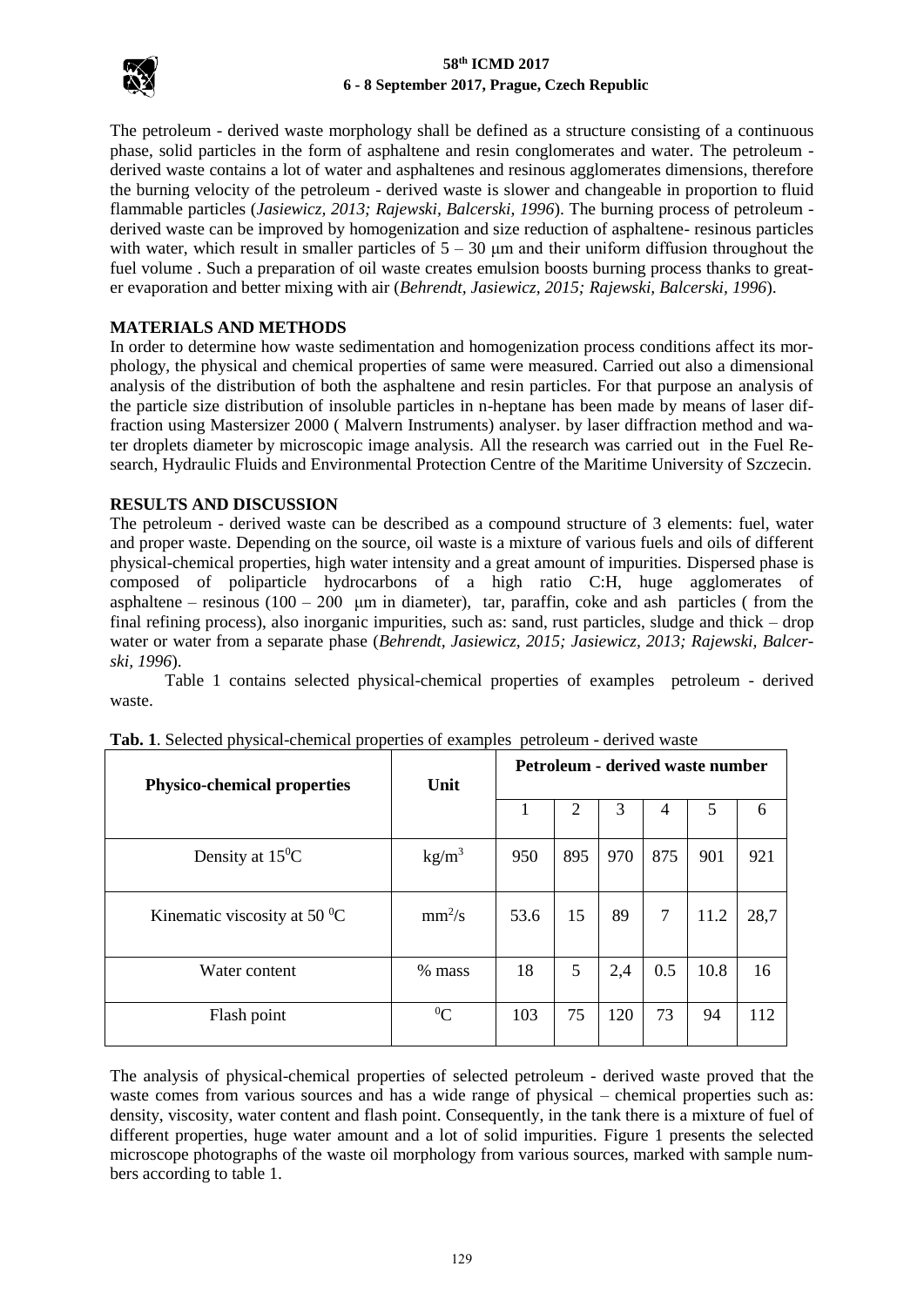



**Fig.1**. The petroleum - derived waste morphology from various sources, [own elaboration]

After the analysis of the asphaltene-resinous partitions for particular waste it was observed that the waste contained the largest number of pollution partitions of the diameter in the range from 63 μm to 300 μm. The analysis of the petroleum - derived waste microscope photographs presented in figure 1 shows that the water drop distribution is in the range from  $10 \mu m$  to  $400 \mu m$ . The water volume and the dispersion degree is variable along with following receipts of waste from different sources.

The experimental research is aimed at defining the impact of the previously mentioned homogenizing devices on the oil waste structure, particularly on the uniformity of the structure, and on the size – reducing of solid impurities in the form of asphaltene – resinous, and on the possibility of producing fuel – water emulsion. For that purpose an analysis of the particle size distribution of insoluble particles in n-heptane has been made by means of laser diffraction using Mastersizer 2000 ( Malvern Instruments) analyser.

The analysis comprises four stages of the oil waste preparation for burning process:

- particle size distribution from the petroleum derived waste sample accumulated in the oil waste tank (gravitational sedimentation),
- particle size distribution from the petroleum derived waste sample subjected to homogenization process using the homogenising shredder pump (dynamic homogenizer),
- particle size distribution from the oil waste sample subjected to homogenization process using static homogeniser,
- particle size distribution from the oil waste sample subjected to homogenization process using homogenising shredder pump and static homogeniser working in serial system.

The measuring range of device goes from 0,02 to 2000 µm. Due to the application of Fraunhofer and Mie theories in the results analysis, the device complies with ISO 13320 norm pertaining to the analysis of particle size by means of laser diffraction method (*Malvern Instruments Ltd., 2007*). The figure 2,3,4,5 shows the distribution of size of particles insoluble in n-heptane for example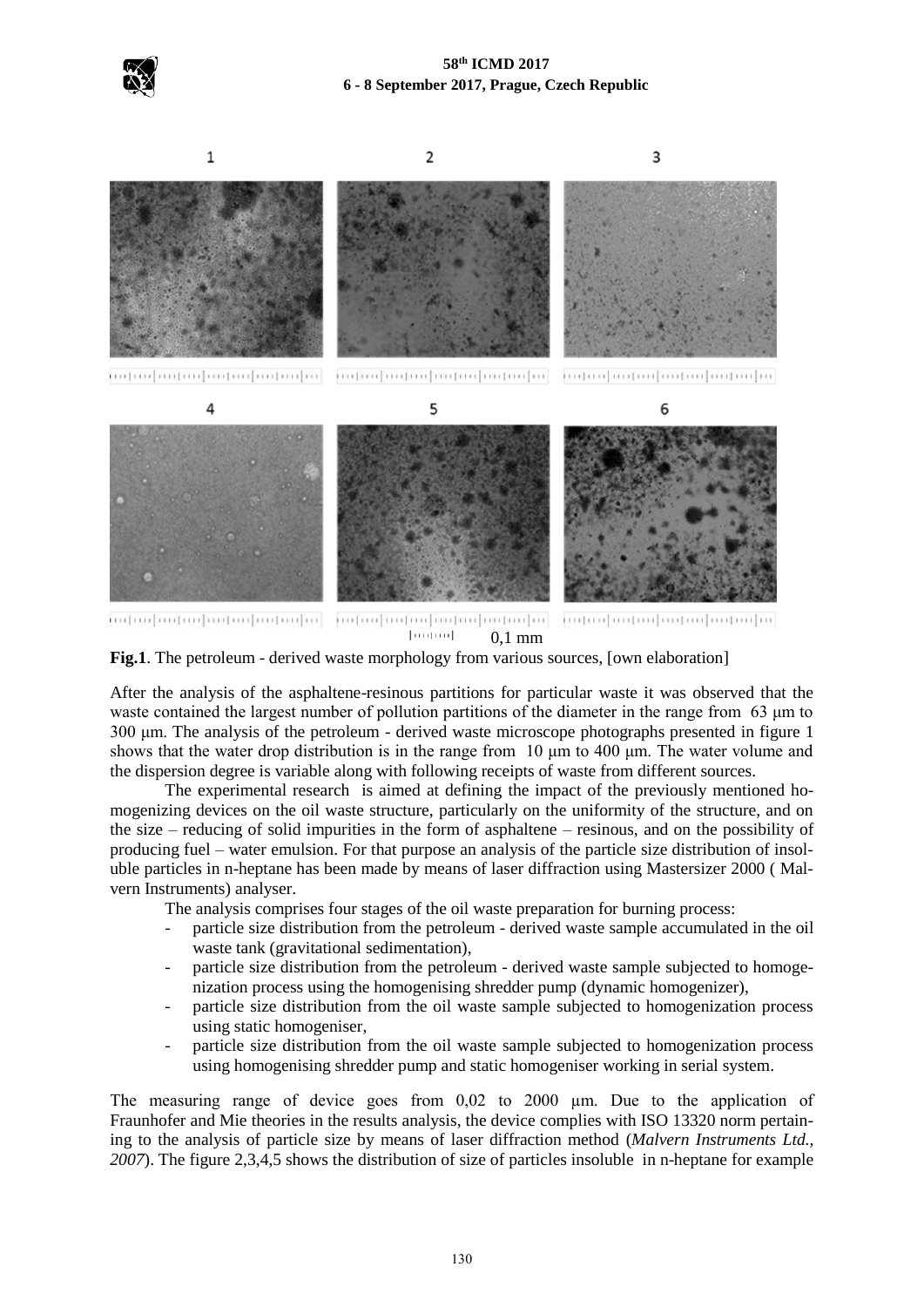

of petroleum - derived waste sample for respective processes of preparing oil waste to burn in boiler on a vessel.



**Fig.2.** Particle size distribution from petroleum - derived waste sample accumulated in the oil waste tank (gravitational sedimentation)



**Fig.3.** Particle size distribution from petroleum - derived waste sample subjected to homogenization process using homogenising shredder pump



**Fig.4.** Particle size distribution from petroleum - derived waste sample subjected to homogenization process using static homogeniser



**Fig.5.** Particle size distribution from petroleum - derived waste sample subjected to homogenization process using homogenising shredder pump and static homogeniser working in a serial system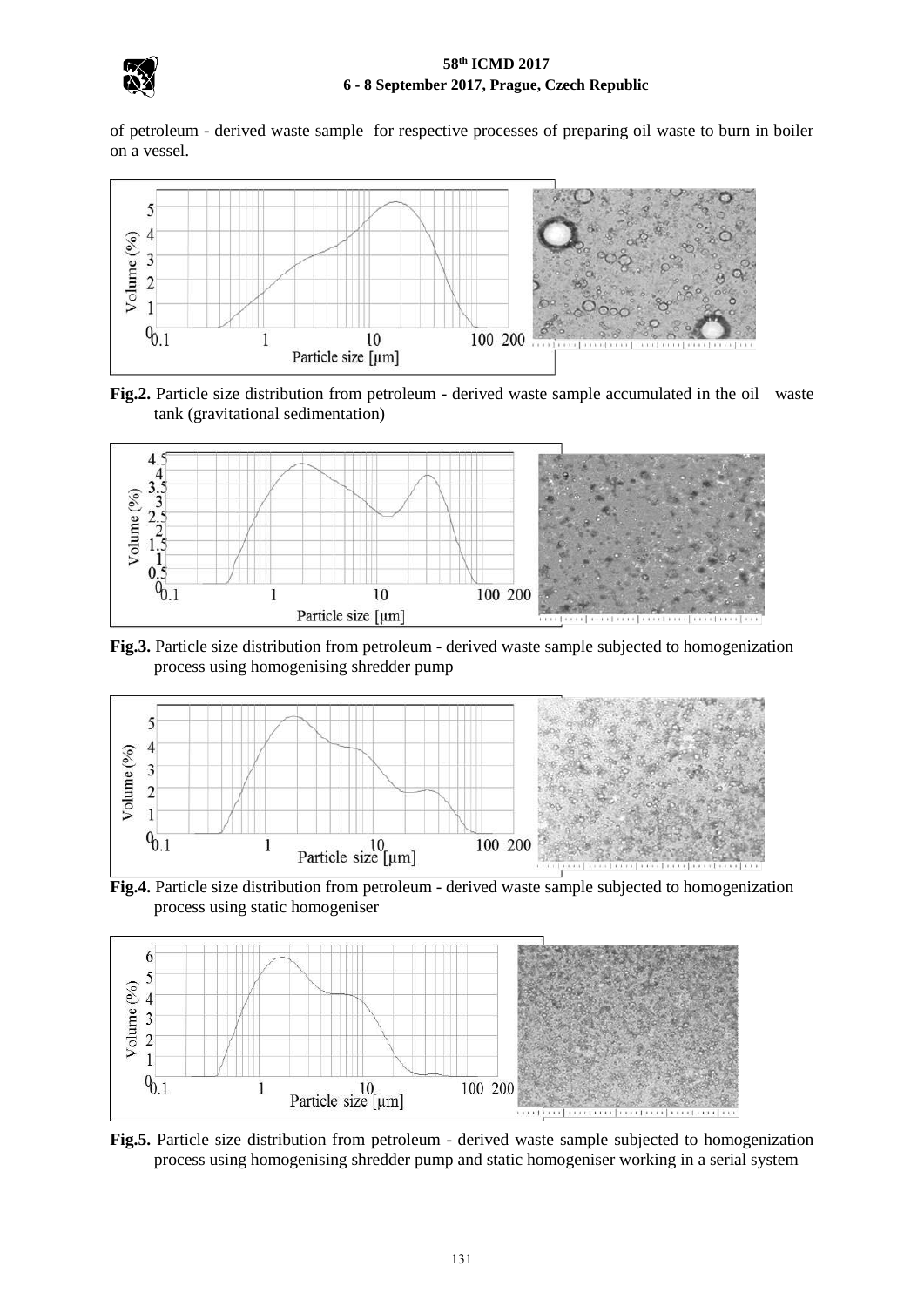

The application of series arrangement (homogenising shredder pump and static homogeniser) in the petroleum - derived waste preparation process for burning, has the highest impact on the structural change of the waste compared to a single device use.

The table 2 shows the statistics parameters of the particle size distribution for respective processes of preparing of sample petroleum - derived waste to burn in boiler. The statistics of the distribution are calculated from the results using the derived diameters D [m,n] - an internationally agreed method of defining the mean and other moments of particle size, when $D(v, 0.5)$  is the size in microns at which 50% of the sample is smaller and 50% is larger. This value is also known as the Mass Median Diameter (MMD),  $D(v, 0.1)$  is the size of particle below which 10% of the sample lies,  $D(v, 0.9)$  gives a size of particle below which 90% of the sample lies, D[3,2] is the surface area mean diameter. This is also known as the Sauter mean (*Horiba Scientific, 2012*; *Malvern Instruments Ltd., 2007*).

| <b>Parameter</b> |            | <b>Gravitational</b><br>sedimentation | Homogenizing<br>shredder pump | <b>Static homoge-</b><br>nizer | <b>Series</b><br>arrangement |  |
|------------------|------------|---------------------------------------|-------------------------------|--------------------------------|------------------------------|--|
| D(0.1)           | [ $\mu$ m] | 1.619                                 | 0.962                         | 0.925                          | 0.832                        |  |
| D(0.5)           | [ $\mu$ m] | 10.432                                | 4.708                         | 3.414                          | 2.627                        |  |
| D(0.9)           | [ $\mu$ m] | 37.550                                | 36.306                        | 25.169                         | 11.740                       |  |
| D[3.2]           | [ $\mu$ m] | 4.359                                 | 2.566                         | 2.554                          | 1.909                        |  |
| D[4.3]           | [ $\mu$ m] | 15.619                                | 12.378                        | 8.590                          | 4.834                        |  |

**Tab.2.** The statistics parameters of the particle size distribution for respective processes of preparing petroleum - derived waste sample to burn in boiler

The figure 2 and table 2 shows the changes of the petroleum - derived waste morphology when subjected to homogenizing devices operating alone or in line. The statistics parameters of the particle size distribution changes, table 2 shows size - reducing of asphaltene – resinous conglomerates for respective processes of preparing petroleum - derived waste to burn in boiler. The series arrangement brings about crushing of asphaltene – resinous conglomerates to 2 -11  $\mu$ m dimensions and produces fuel – water emulsion, thus improving the burning process in the boiler.

As a result of comparing those process, one can conclude that the combination of gravitational sedimentation, the homogenising shredder pump and static homogeniser provides the best homogeneous structure of petroleum - derived waste.

#### **CONCLUSIONS**

The petroleum - derived waste comes from various sources and has a wide range of physical– chemical properties such as: density, viscosity, water content. The morphology of petroleum - derived waste from different sources is variable. In order to use, as boiler fuel, the petroleum - derived waste from various sources at a ship, it is necessary to prepare the waste ensuring that its morphology will enable proper combustion and atomization. The petroleum - derived waste homogenization by using homogenizing equipment, impacts its morphology change.

The application of series arrangement (homogenising shredder pump and static homogeniser) in the oil waste preparation process for burning, has the highest impact on the morphology change of the waste compared to a single device use. The petroleum - derived waste which underwent homogenization by means of static homogenizer are more homogeneous than the homogenising shredder pump. The application of series arrangement homogenising shredder pump and static homogeniser with the gravitational sedimentation in the oil waste preparation process for burning, has the highest impact on the morphology change of the waste compared to a single device use.

This method creates an opportunity to manage the waste and to mitigate environment pollution as well as use its chemical energy for own use, leaving a favorable effect in the form of the reduction of fuel consumption by an oil-fired boiler.